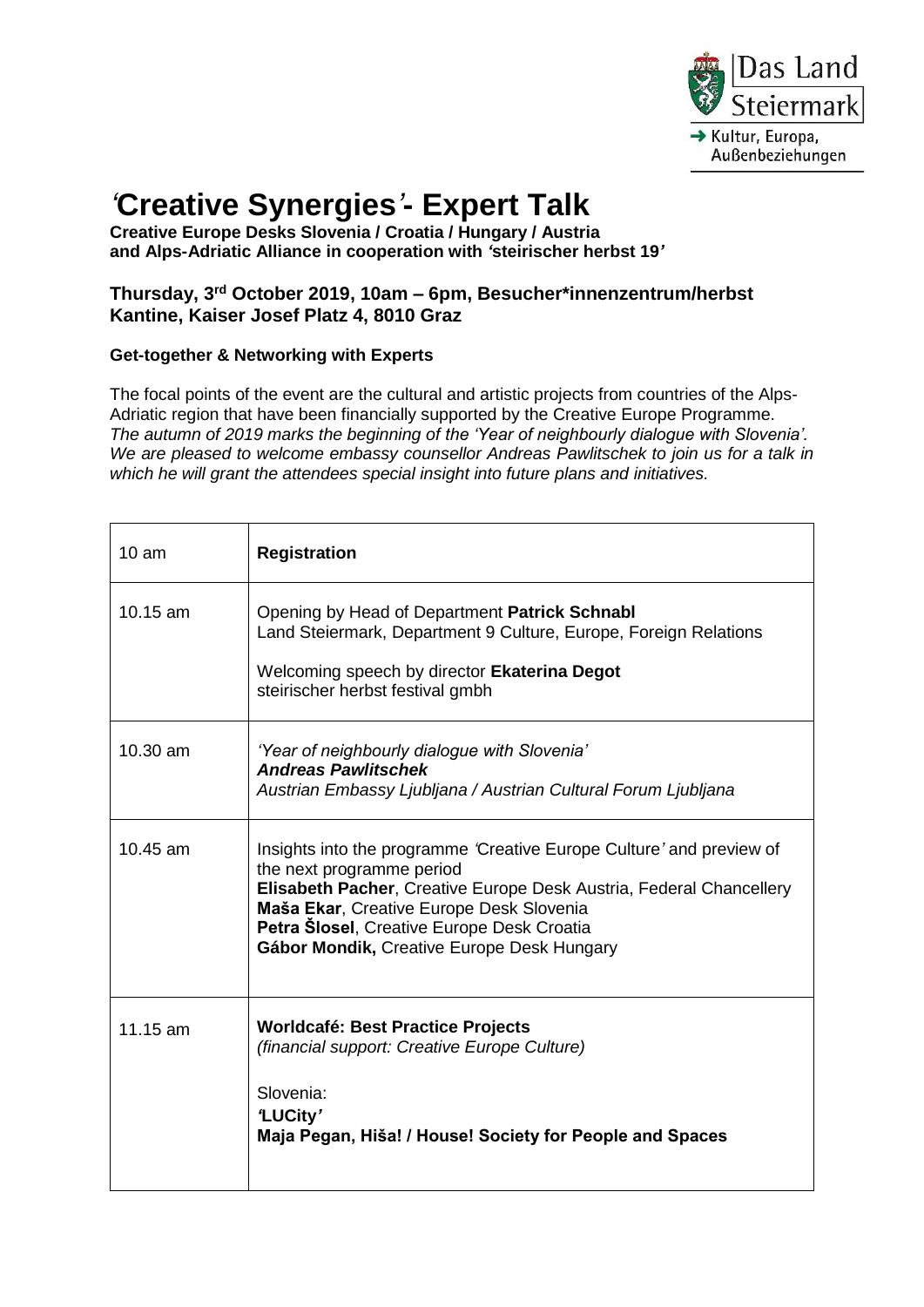|          | Croatia:<br>'STORE THE FUTURE - Artists, Memoirs and Civil Rights for<br>Europe in the third Millennium'<br><b>Biserka Budicin, Pazin State Archive</b><br>Austria:<br>"Eastern Sugar"<br>Margarethe Makovec, Anton Lederer, <rotor><br/>Hungary:<br/>International cultural projects of Pro Progressione<br/>Fanny Hajdú, Pro Progressione</rotor>                                                                                                                                                                                                                      |
|----------|--------------------------------------------------------------------------------------------------------------------------------------------------------------------------------------------------------------------------------------------------------------------------------------------------------------------------------------------------------------------------------------------------------------------------------------------------------------------------------------------------------------------------------------------------------------------------|
| 12.15 pm | Introduction of the Alps-Adriatic-Alliance/TCP on Art and Culture<br><b>Sandra Kocuvan</b><br>Land Steiermark, Department 9 Culture, Europe, Foreign Relations                                                                                                                                                                                                                                                                                                                                                                                                           |
| 1 pm     | <b>BREAK</b>                                                                                                                                                                                                                                                                                                                                                                                                                                                                                                                                                             |
| 3 pm     | Tour of the 'steirischer herbst' / start in the 'herbst Kantine'<br>with Mirela Baciak, member of the curatorial team of the 'steirischer<br>herbst'/accompanied by Paul Poet, director and writer for cinema<br>Plan B, Artur Żmijewski,<br>Girardigasse 8<br>Das Geschenk - 1. Akt, Jasmina Cibic,<br>Putin's Happy, Jeremy Deller<br>Drucke und Objekte, Ian Hamilton Finlay<br>Künstlerhaus, Halle für Kunst & Medien<br>Monumyth (Gegenpositionen), Eduard Freudmann<br>Befreiungsdenkmal<br>Rn, Daniel Mann und Eitan Efrat<br>Filminstallation<br>Forum Stadtpark |
| 5 pm     | Get-together / Drinks<br>'herbst Kantine', Kaiser-Josef-Platz 4                                                                                                                                                                                                                                                                                                                                                                                                                                                                                                          |
| 9 pm     | Recommendation for the evening (special invitation)<br>Boris Ondreička, The Abyss (2019)<br>Performance<br>Literaturhaus Graz (im Rahmen von Weltmaschine: Österreich)                                                                                                                                                                                                                                                                                                                                                                                                   |